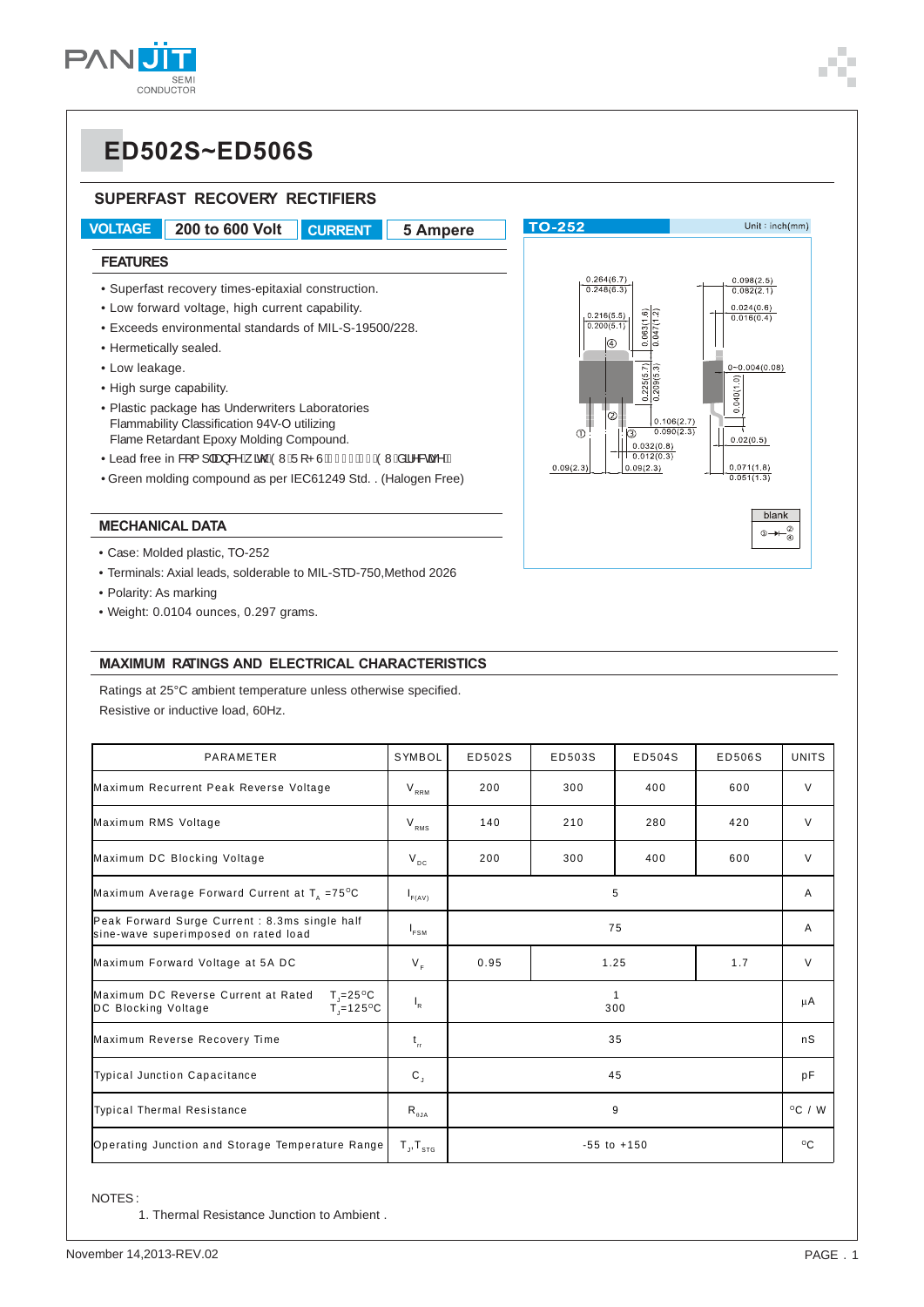

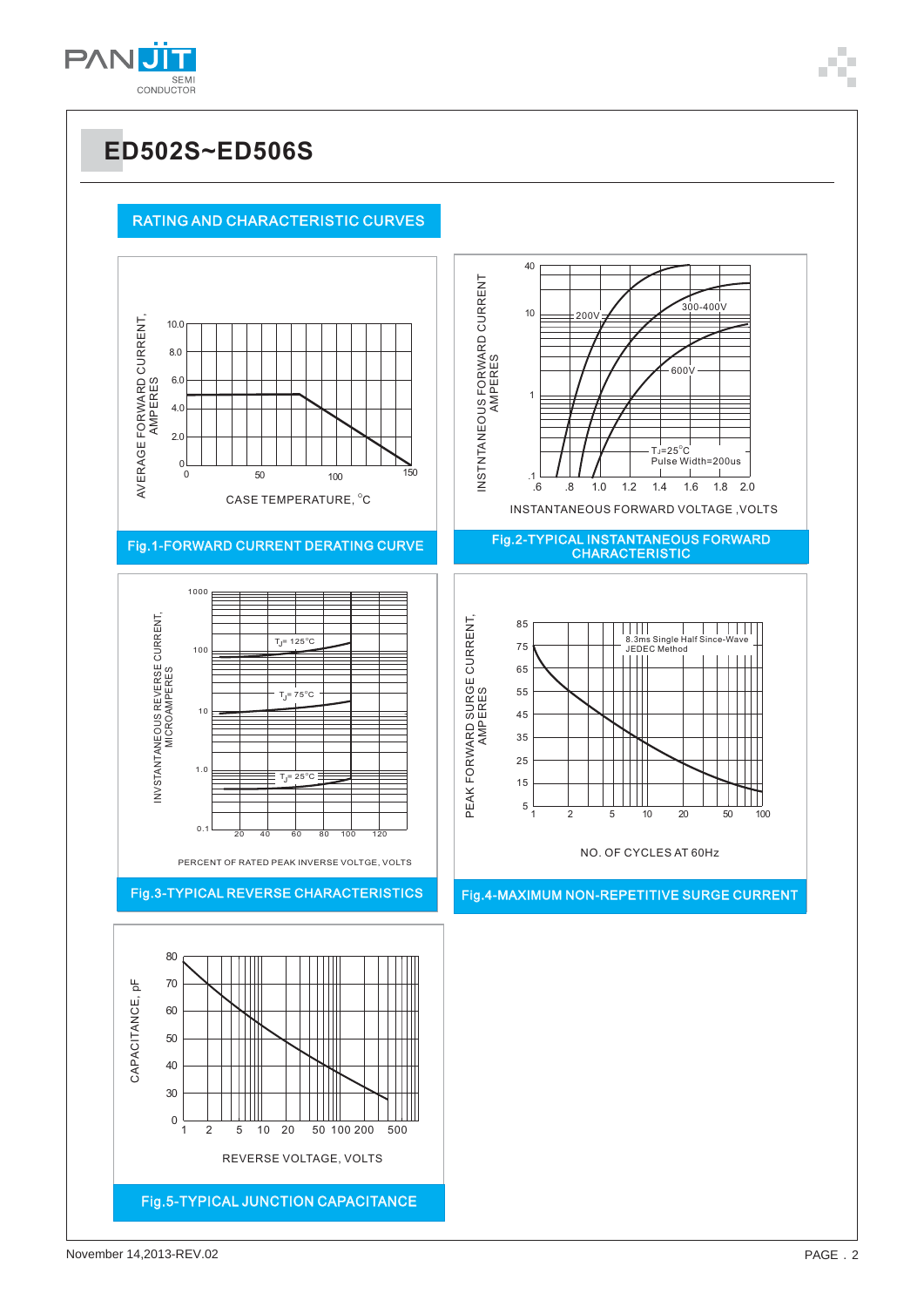

# **ED502S~ED506S**

### **MOUNTING PAD LAYOUT**



### **ORDER INFORMATION**

• Packing information

T/R - 3K per 13" plastic Reel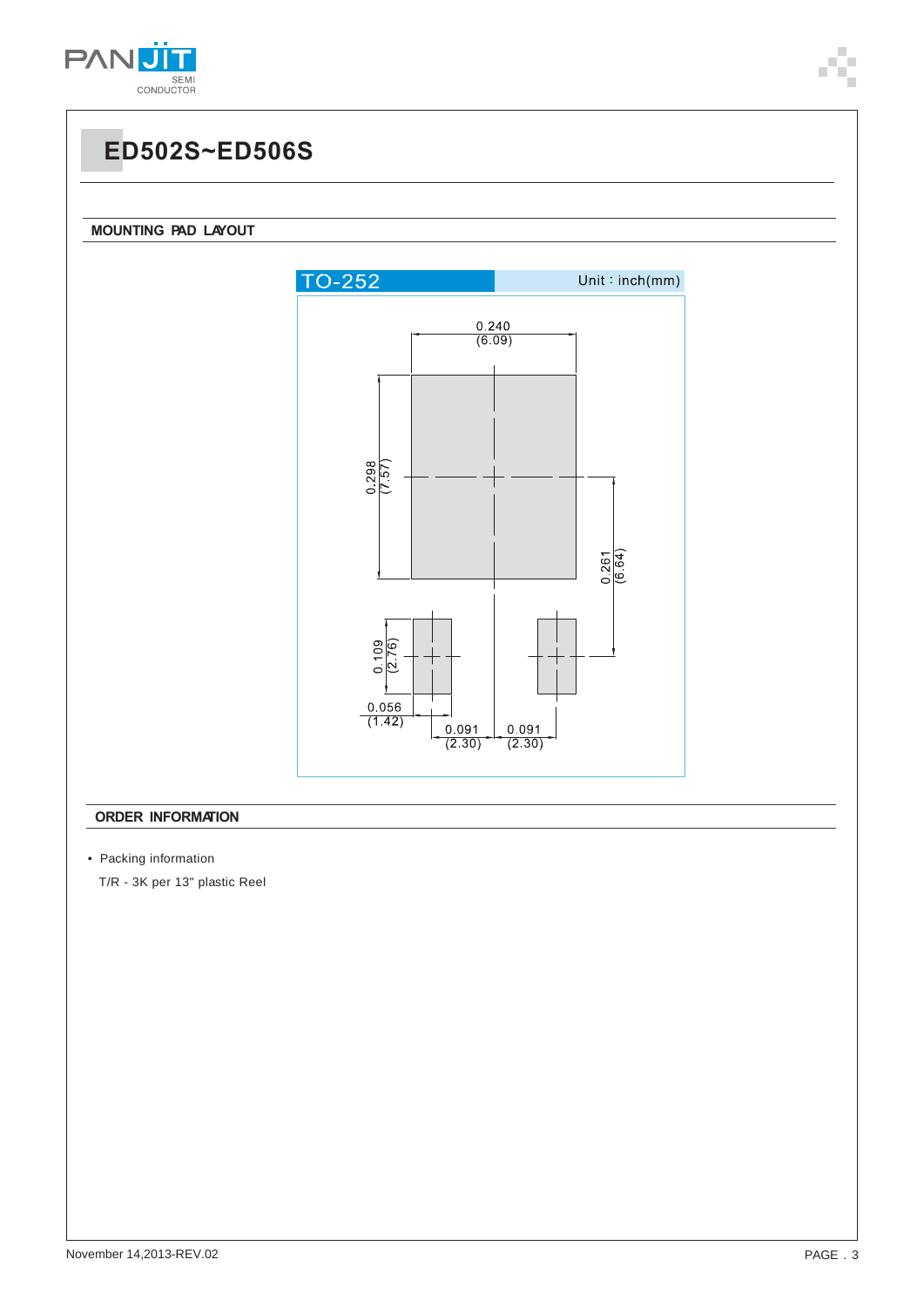

# **ED502S~ED506S Part No\_packing code\_Version** ED502S\_L2\_00001 ED502S\_S2\_00001 **For example : RB500V-40\_R2\_00001** T. **Serial number Part No. Version code means HF Packing size code means 13" Packing type means T/R Packing Code XX Version Code Packing type 1st Code Packing size code** 2nd Code **HF or RoHS** 1st Code 2nd Sth Code **Tape and Ammunition Box (T/B) <sup>A</sup> N/A <sup>0</sup> HF 0 serial number Tape and Reel (T/R) <sup>R</sup> 7" <sup>1</sup> RoHS 1 serial number Bulk Packing (B/P) <sup>B</sup> 13" <sup>2</sup> Tube Packing (T/P) <sup>T</sup> 26mm <sup>X</sup> Tape and Reel (Right Oriented) (TRR) <sup>S</sup> 52mm <sup>Y</sup> Tape and Reel (Left Oriented) (TRL) <sup>L</sup> PANASERT T/B CATHODE UP (PBCU) <sup>U</sup>**

**(PBCD) <sup>D</sup>**

**F PANASERT T/B CATHODE DOWN**